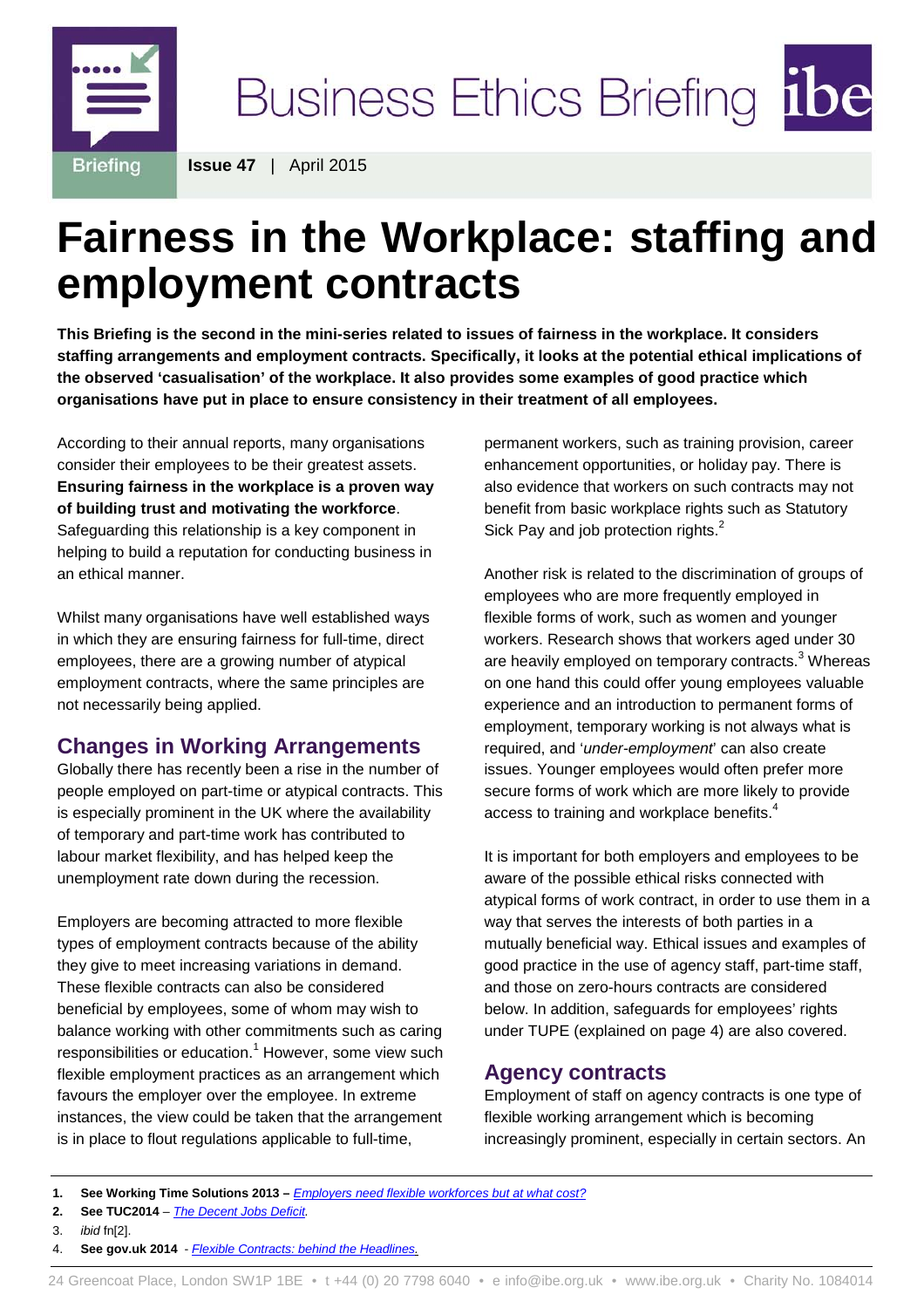

**Issue 47** | April 2015

agency worker can be identified as someone who has an agreement with an agency to work for another employer, generally for a temporary period of time. Employees on such contracts may commonly work alongside direct employees, yet they may not be treated in a consistent manner.

There are some instances in which employers do need to treat agency workers differently to direct employees to ensure there is not a co-employment risk. For instance, agency workers will often have a different appraisal system and salary review timelines from direct employees who may be doing the same job.

A report by the International Confederation of Private Employment Services (CIETT), one of Europe's largest employment agencies, revealed that the number of agency workers in the UK doubled between 1996 and 2006. In addition, it also revealed that globally, Britain has the highest agency work penetration rate at 4.5% of the work force. $5$  The use of staff on agency contracts varies substantially, and can result in complex employment arrangements. Regardless, fairness and mutual benefit are required.

Research has highlighted a link between this form of work and low levels of training and lower job satisfaction compared to permanent staff. $6$  A study by the Advisory, Conciliation and Arbitration Service (ACAS) supports the view that many agency workers often work very long hours, receive little training or career development, and experience increased perceptions of uncertainty.<sup>7</sup>

However, in some situations, agency contracts may also favour those on such contracts. This has been observed in the NHS where some nurses and doctors think that they are better off on agency contracts. In order to compensate for inconveniencies, such as shift allocation on very short notice, "*super premium*" rates can be charged by agencies.<sup>8</sup> Therefore, agency contracts usually carry increased costs for organisations in the form of agency fees. Again, this is recognised as an issue in the NHS, to the extent that Monitor, the NHS

financial regulator, has observed that NHS Trusts are now facing "*unprecedented financial pressure*" as a result of their reliance on agency staff.<sup>9</sup>

**Business Ethics Briefing** 

In the UK, the *Agency Workers Regulations 2010* provide some guidelines on the matter.<sup>10</sup> These regulations give effect to *the EU Temporary and Agency Work Directive*, and are intended to prevent the discrimination of people employed as agency workers, supplied both by temporary work agencies and via intermediaries. They state that upon completion of a 12 week qualifying period, such workers should not receive less favourable treatment in pay and working time than their full-time colleagues who do the same work. However, some argue that the UK is failing to properly implement the European Directive.

Examples of good practice in the use of agency staff have been shown by Imperial College London and Aviva, amongst others. After recognising the issue, **Imperial College London** issued specific guidance for managers on how to engage with agency workers.<sup>11</sup> The guidance aims to ensure that managers have adequate information about this particular contractual form so that they can offer fair and mutually beneficial employment conditions. It also includes anti-avoidance provisions to guarantee that agency work assignments will not be used to avoid regulations or employees' rights to equal treatment. Another example is that of insurance company, **Aviva**. Who acknowledged the problem of discrimination against contract staff, and pledged to improve the wages of its subcontractors, including cleaners and caterers, by paying its entire workforce at least a living wage, putting temporary workers on the same minimum rate as permanent staff $12$ 

### **Part-time contracts**

Part-time working arrangements are becoming increasingly popular. Recent estimates suggest that there are more than 8 million part-time workers in the  $UK<sup>13</sup>$ , and that the number of part-time roles advertised

**<sup>5.</sup> See International Confederation of Private Employment (CIETT) 2014** – *[Economic Report](http://www.ciett.org/fileadmin/templates/ciett/docs/Stats/Economic_report_2014/CIETT_ER2013.pdf)*.

**<sup>6.</sup> See University of Leeds 2010** – *[Agency Working in the UK: What Do We Know?](http://lubswww.leeds.ac.uk/fileadmin/user_upload/NEWS/ceric_agency_workers_report_01.pdf)* Centre for Employment Relations, Innovation and Change, Policy Report n.2.

**<sup>7.</sup> See ACAS 2006** – *[The experience of ethnic minority workers in the hotel and catering industry: Routes to support and advice on workplace](http://www.acas.org.uk/media/pdf/0/b/03-06_1.pdf)  [problems](http://www.acas.org.uk/media/pdf/0/b/03-06_1.pdf)*.

**<sup>8.</sup> See The Telegraph 2015** – *[A&E doctors paid up to £3,200 a shift, in spiralling crisis](http://www.telegraph.co.uk/news/nhs/11490776/AandE-doctors-paid-up-to-3200-a-shift-in-spiralling-crisis.html)* (24/03/2015).

**<sup>9.</sup> See The Guardian 2014** – *[NHS spending on agency nurses soars past £5.5bn](http://www.theguardian.com/society/2014/nov/01/nhs-spending-agency-nurses-cuts)* (01/11/2014).

**<sup>10.</sup> See gov.uk 2010** – *[The Agency Workers Regulations 2010](http://www.legislation.gov.uk/uksi/2010/93/pdfs/uksi_20100093_en.pdf)*.

**<sup>11.</sup> See Imperial College London 2012** – *[Engaging Agency Workers –](https://workspace.imperial.ac.uk/hr/Public/Procedures/Agency%20Workers/agency_guidance.pdf) Guidance for Managers*.

**<sup>12.</sup>** For more information see **IBE Business Ethics Briefing 42**: **Fairness in the Workplace – pay.**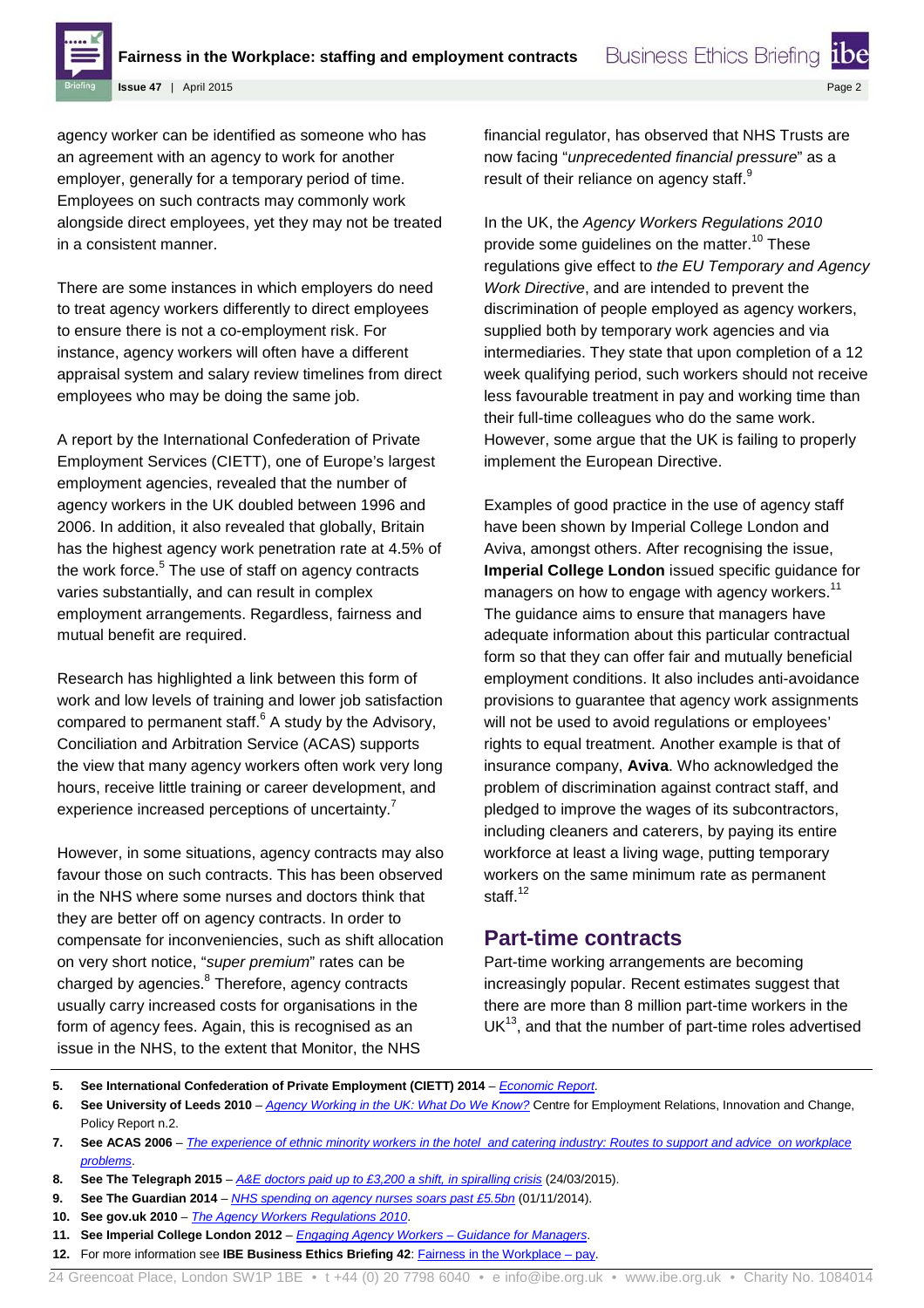

**Issue 47** | April 2015

increased by 44% over the last year.<sup>14</sup> Statistics also show that part-time arrangements are especially popular amongst women who account for almost 75% of those in part-time employment in the UK.<sup>15</sup>

However, a Unison survey of over 2,500 employees showed that part-time workers often feel that they are treated unfairly or marginalised. The research revealed that they are also likely to be used as flexible and cheap labour to fill gaps after staff have been made or full-time posts have been made redundant.<sup>16</sup>

One of the most controversial aspects related to parttime employment contracts is the unfair treatment of part-time staff when compared to full-time employees. Examples of unfair practices can be found in terms and conditions of employment, selection for redundancy, dismissal, access to training, or promotion as well as other benefits.

Discriminatory practices against part-time employees are also prevented by legislation. The *Part-time Workers (Prevention of Less Favourable Treatment) Regulations 2000* prohibit an employer treating parttime workers less favourably in their contractual terms and conditions than comparable full-time workers, unless different treatment can be justified on objective grounds.<sup>17</sup> These regulations are the UK transcription of an EU Directive (*97/81/EC*), and form part of the European Union's programme to combat discrimination against atypical workers. Under these regulations, parttime workers have the same entitlement to maternity/parental leave, annual leave, pensions, perks and sick pay as full-time employees on a pro rata basis. Furthermore, they should not be excluded from training simply because they work part-time. Despite this regulation, discrimination against the part-time workforce still occurs.

# **Zero-hours contracts**

Zero-hour contracts are a specific type of part-time contract which is a current issue of contention in the UK. They are at the extreme end of part-time employment, and therefore can carry great risk of unfairness in the way they are operated. The use of zero-hours contracts in themselves is not, however, necessarily unfair. It is the abuse, rather than the use, of these types of contracts which raises the issues of unfairness. This can cause reputational damage to employers. On the one hand they are considered to be a viable solution to flexible working arrangements, which "*play a key role in delivering positive labour market outcomes*".<sup>18</sup> On the other, they have a reputation for being used by employers to exploit employees.

Zero-hours contracts are generally understood to be employment contracts between an employer and a worker whereby the employer is not obliged to provide the worker with any minimum number of working hours and the worker is not obliged to accept any of the hours offered.<sup>19</sup> The use of these contracts is widespread and the Office for National Statistics (ONS) estimates that nearly half of all big companies in the UK, including **Sports Direct**, **JD Wetherspoon** and **Buckingham**  Palace, use more than 1.4million such contracts.<sup>20</sup>

The use of '*exclusivity clauses*' is considered to be particularly controversial. An exclusivity clause is a clause in the contract which prevents the employee from working elsewhere, whilst also providing no guarantee of any paid hours. Such clauses are considered to be exploitative, and consequently, have been banned by a provision in the *Small Business, Enterprise and Employment Act*. 21

Yet, exclusivity does not have to be written in to the contract for employees to feel '*trapped*' by them. ACAS says that it receives around 70 calls a week from employees on zero-hour contracts. Many of these callers cite the feeling or perception of '*effective* 

- **16. See The Guardian 2014 –** *[Overworked and underpaid: the truth about part-time workers in councils](http://www.theguardian.com/local-government-network/2014/jun/24/overworked-and-underpaid-truth-part-time-workers-local-government)*.
- **17. See gov.uk 2000** *[The Part-time Workers \(Prevention of Less Favourable Treatment\) Regulations 2000](http://www.legislation.gov.uk/uksi/2000/1551/pdfs/uksi_20001551_en.pdf)*.

**<sup>13.</sup> See The Guardian 2014** – *[Are you entitled to work part-time, and what are your rights if you do?](http://www.theguardian.com/money/blog/2013/oct/30/entitled-to-work-part-time-rights-child-flexible)*

**<sup>14.</sup> See HR Magazine 2014** – *[Part-time vacancies up 44% in a year](http://www.hrmagazine.co.uk/hro/news/1145954/-vacancies-44)*.

**<sup>15.</sup>** According to the **Office for National Statistics** *[Statistical Bulletin –](http://www.ons.gov.uk/ons/dcp171778_396467.pdf) UK Labour Market*, in March 2015, there were 6.15 million women in parttime employment in the UK, and 2.15 million men. 6.15 million of the total 8.3 million equates to slightly more than 74%.

**<sup>18.</sup> See CBI 2014** – *[Zero Hours Contracts](http://www.cbi.org.uk/media/2628041/zero_hours_contracts.pdf)*.

**<sup>19.</sup> See ACAS** – *[Zero Hours Contracts](http://www.acas.org.uk/index.aspx?articleid=4468)*.

**<sup>20.</sup> See BBC 2014** – *[ONS: UK firms use 1.4m zero-hour contracts](http://www.bbc.co.uk/news/business-27219654)*.

**<sup>21.</sup> See gov.uk 2015** – *[Small Business, Enterprise and Employment Act 2015](http://www.legislation.gov.uk/ukpga/2015/26/pdfs/ukpga_20150026_en.pdf)*, paragraph 153 – Exclusivity terms unenforceable in zero hours contracts.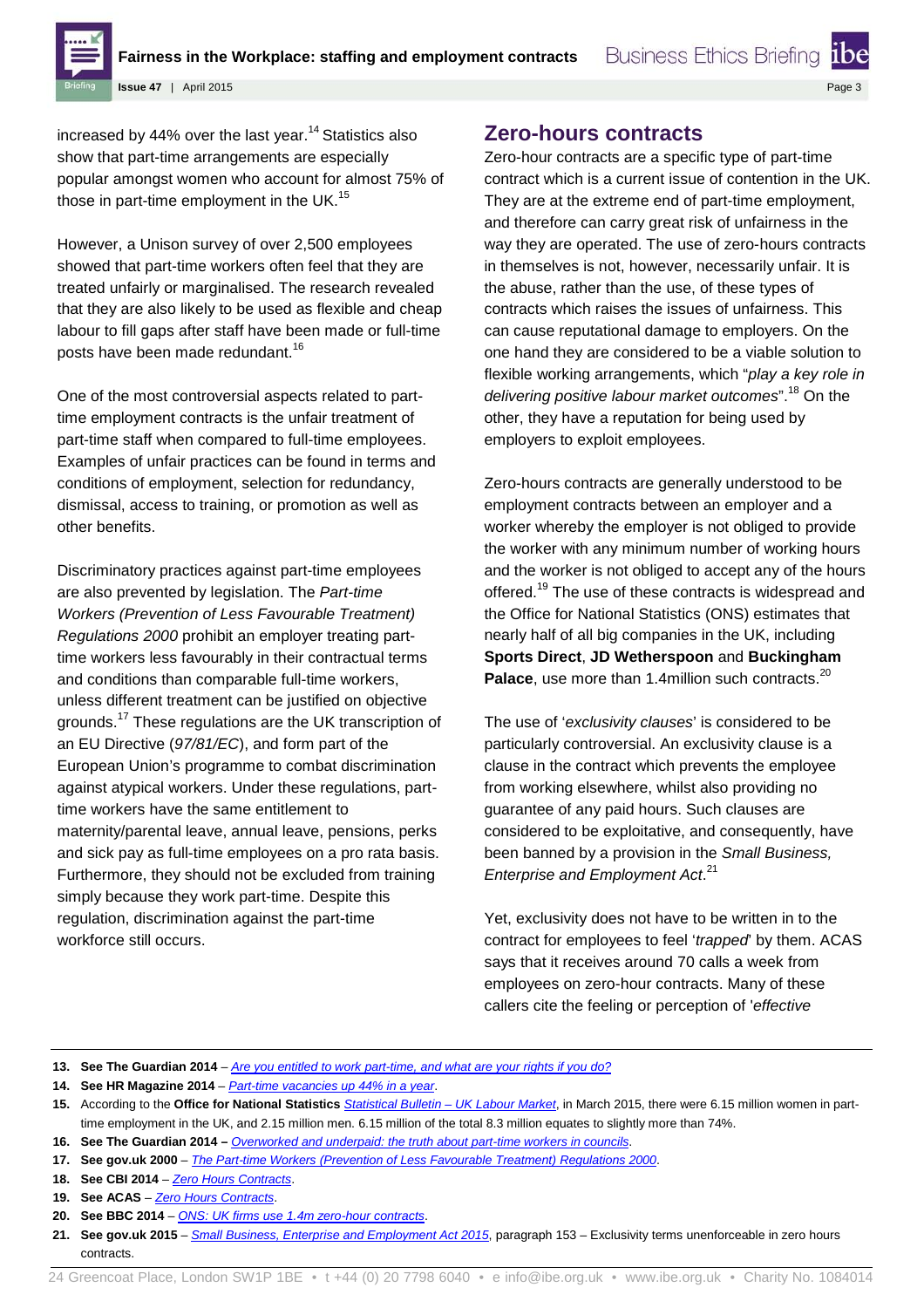

Page 4

**Issue 47** | April 2015

exclusivity' as a major concern.<sup>22</sup> Therefore, employers should ensure that they do not send out messages which imply such exclusivity.

The risks related to zero-hours contracts are effectively summed up by Sir Brendan Barber, Chairman of ACAS, who said: "*Our analysis reveals that many workers on zero-hours contracts experience a deep sense of unfairness and mistrust that go beyond the use of exclusivity clauses. A lot of workers on zero-hours contracts are afraid of looking for work elsewhere, turning down hours, or questioning their employment rights in case their work is withdrawn or reduced. This deep rooted 'effective exclusivity' can be very damaging to trust and to the employment relationship. There also appeared to be a lack of transparency on the terms of their contractual arrangements.*" 23

Legal firm **Norton Rose Fulbright** offer guidance on zero-hour contracts, suggesting that employers should "*actively monitor their need for zero-hours contracts*". They also suggest that "*it is important for employers who take on workers on zero-hours contracts to be aware of the reality of their working situations*".<sup>24</sup> This guidance is shown in Box 1.

## **TUPE**

A final area of consideration is TUPE. This refers to the "*Transfer of Undertakings (Protection of Employment) Regulations 2006<sup>25</sup>* as amended in 2014.<sup>26</sup> TUPE is aimed at safeguarding employees' rights in the event of a transfer to a new employer, following the change of ownership of the organisation, or through subcontracting. Employees from the newly-acquired business or contract will transfer automatically to the incoming employer maintaining the same terms and conditions of employment, with the exception of occupational pensions.

Statistics show there are a substantial number of such contracts. A 2013 government impact assessment revealed that "*there are between 26,500 and 48,000 TUPE transfers taking place each year*". This means that there are likely to be between 1.42 million and 2.11

### **Box 1** *Guidance on zero-hours contracts*

- 1. "*If there is mutuality of obligation between an employer and their zero-hours contract workers, then these workers may actually be employees and as such have additional employment rights. Regardless of what is written in the contract itself, case law indicates that where a worker is employed on a zero-hours contract and provided with regular work which is regularly accepted, there is significant possibility that the contract will be treated as one of employment. Employers need to be alive to this and if they believe that their zero-hours contract workers are more likely to be employees, it would be sensible employ them as such, with the correct employment contract in place, and their employment rights recognised.*"
- 2. "*Workers on zero-hours contracts fall within the definition of "time workers" under the National Minimum Wage Regulations 1999. The National Minimum Wage must be paid to workers for all hours they are required to be at or near work and available for work even if they are not actually given any work during this time. Employers should ensure therefore that workers who are required to be on 'standby' or 'on-call' at or near their place of work are adequately compensated during this time.*"
- 3. Employers should ensure that the system for allocating hours is clear and fair and to avoid systems that could be viewed as discriminatory.

million affected employees per year. $27$  Although this is an instrument put in place to protect employees' rights, improper application of the regulations may create issues of fairness by not delivering all the intended benefits.<sup>28</sup>

Therefore, training the staff in charge of TUPE application properly is a necessary step to make sure that the terms and conditions of employment are fully understood and consistent across contracts. In this way, the employer will be able to engage with employees and seek to avoid negative consequences such as perceived discrimination, decreases in quality of work and morale, or reduced team performance.

**22. See The Guardian 2014** – *[Zero-hours contracts breed mistrust and feelings of insecurity, says Acas](http://www.theguardian.com/uk-news/2014/may/12/zero-hours-contracts-mistrust-insecurity-acas)*.

**23.** *ibid* fn [22]

- **24. See Norton Rose Fulbright 2013**  *[Employment Highlights -](http://www.nortonrosefulbright.com/knowledge/publications/105473/employment-highlights-zero-hours-contracts#section6) Zero-hours contracts*.
- **25. See gov.uk 2006** *[The Transfer of Undertakings \(Protection of Employment\)](http://www.legislation.gov.uk/uksi/2006/246/pdfs/uksi_20060246_en.pdf) Regulations 2006*.
- **26. See gov.uk 2014**  *[The Collective Redundancies and Transfer of Undertakings \(Protection of Employment\)](http://www.legislation.gov.uk/uksi/2014/16/pdfs/uksi_20140016_en.pdf) (Amendment) Regulations 2014*.
- **27. See Department for Business, Innovation & Skills (BIS) 2013**  *[Transfer of Undertakings \(Protection of Employment\) Regulations 2006:](https://www.gov.uk/government/uploads/system/uploads/attachment_data/file/236932/bis-13-1023-transfer-of-undertakings-protection-of-employment-regulations-2006-government-response-to-consultation.pdf)  [consultation on proposed changes to the Regulations](https://www.gov.uk/government/uploads/system/uploads/attachment_data/file/236932/bis-13-1023-transfer-of-undertakings-protection-of-employment-regulations-2006-government-response-to-consultation.pdf)*.
- **28. See The Guardian 2012**  *[TUPE needs better leadership and more effective sanctions](http://www.theguardian.com/voluntary-sector-network/2012/jan/16/tupe-better-leadership-effective-sanctions)*.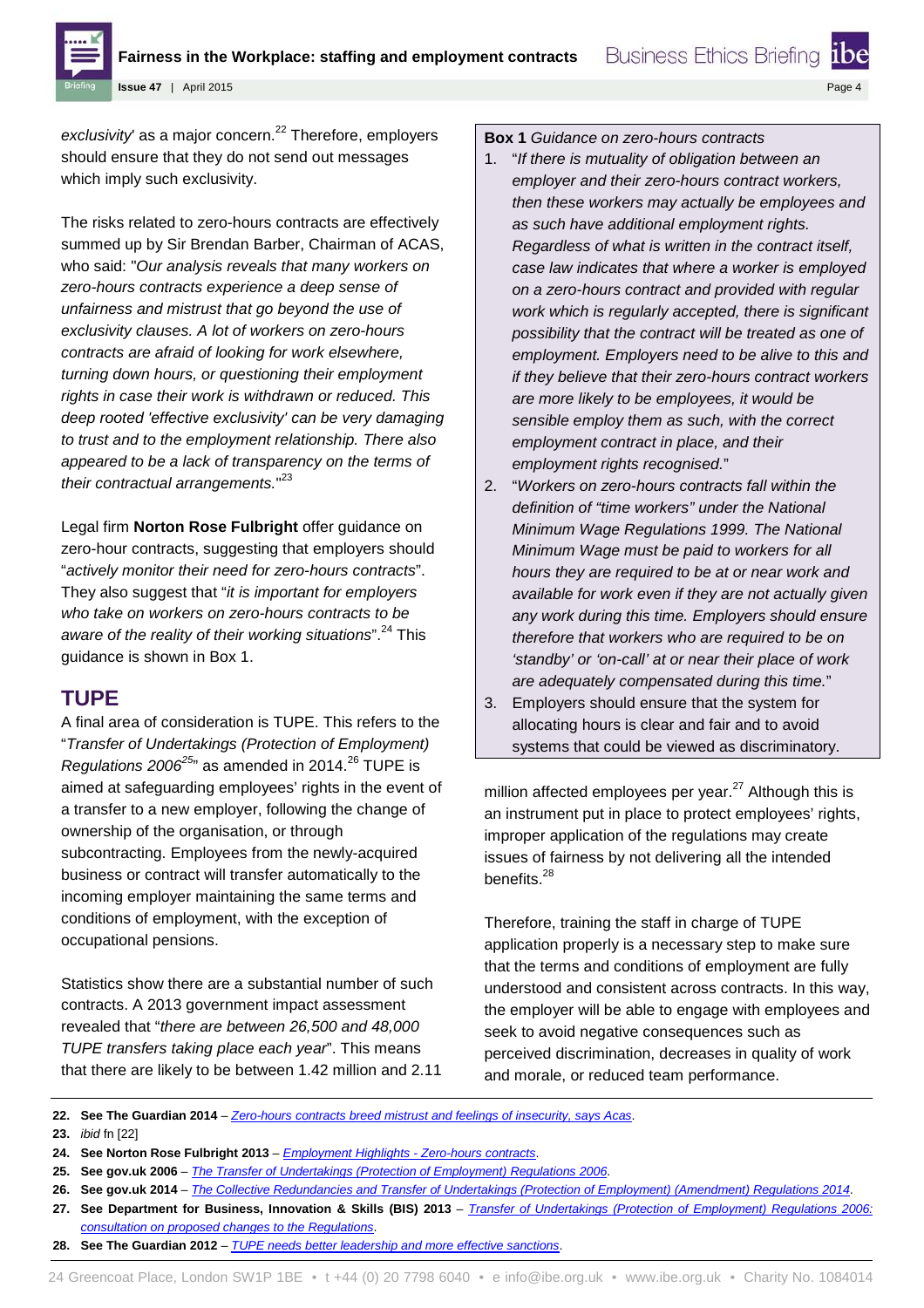

**Fairness in the Workplace: staffing and employment contracts**

Page 5

**Issue 47** | April 2015

## **Summary**

Contractual arrangements described in this briefing all have the potential to raise issues of fairness.

This has been exaggerated by changing working patterns in which atypical contracts are becoming more common.

Previously, employment conditions tended to be homogeneous amongst all employees. Now a workplace might contain many employees all with different contracts. Consequently, differences could apply to two employees performing the same job.

Where there is a lack of equality of opportunity, the perception of unfair treatment, inconsistency and double-standards will be enhanced.

All employees in similar roles, regardless of the type of contract they are on, should be given equal opportunities.

Whatever kind of contract is in operation, employees are entitled to expect a degree of protection and expectation as to the number of hours they will work. Sickness and holiday pay should be available on a pro rata basis, either through the agency or the employer.

**Business Ethics Briefing** 

Employers need to be aware that zero-hours contracts may have serious implications for their business. For larger organisations, media reports of the abuse of the workforce through zero-hours contracts may cause reputational damage. For smaller and medium sized organisations, whilst the stories may not make national newspapers, the impact is likely to be similar as a result of local word of mouth. There is also an implication for company culture. An employee on a zero-hours contract may have zero interest in the company. If an organisation does not treat its employees, with fairness and respect, whatever their contract, they will have little interest in doing business ethically.

An employer acting ethically will want to treat all its employees fairly. Employees in return will want to 'do the right thing', creating a positive cycle of employee engagement.

**This and other Business Ethics Briefings are available to download free of charge from the IBE website:** <http://www.ibe.org.uk/list-of-publications/67/47/>

If there is a topic you would like to see covered, please get in touch with us on +44 (0) 20 7798 6040 or email: [research@ibe.org.uk](mailto:d.johnson@ibe.org.uk?subject=IBE%20Briefings)